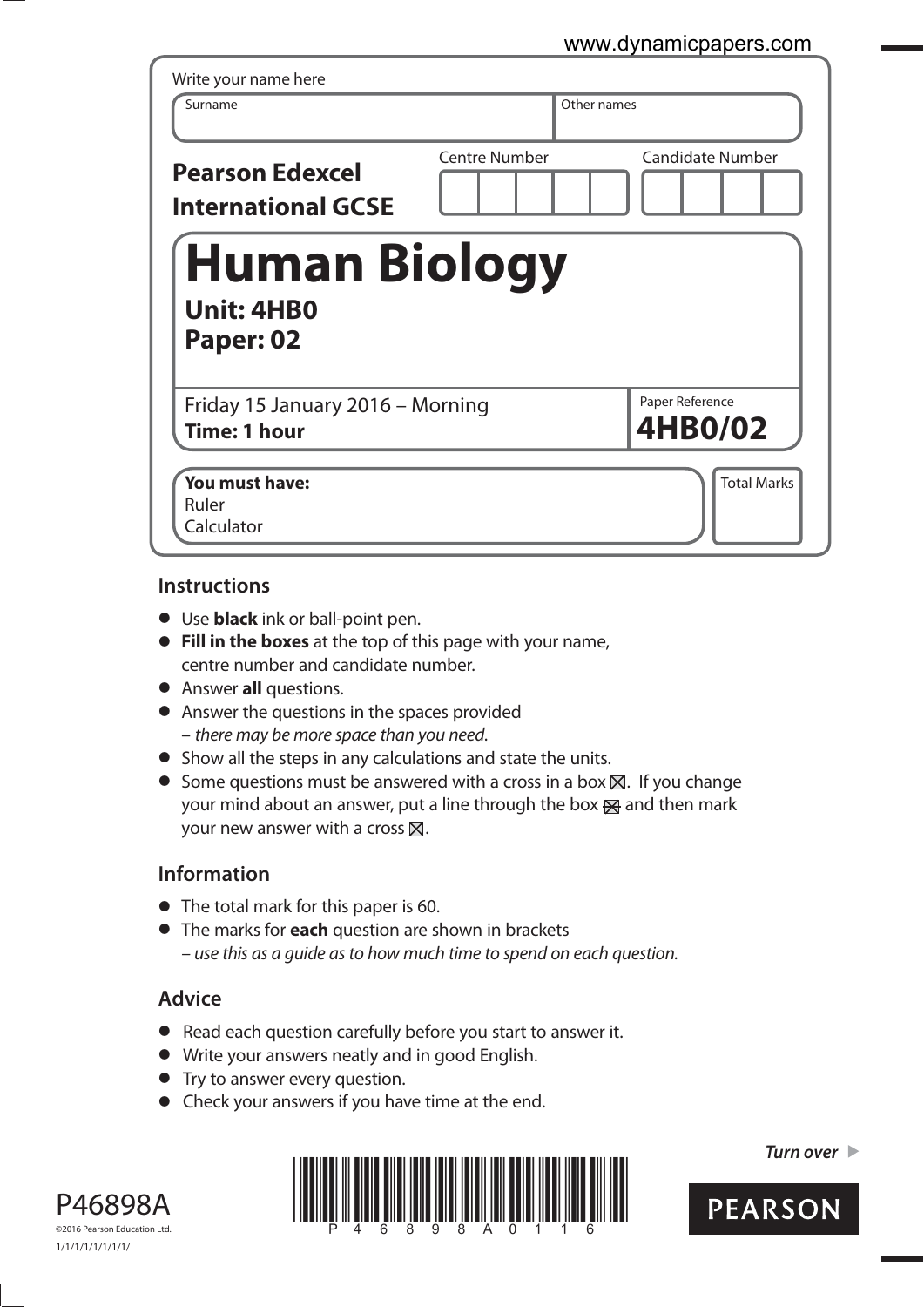# www.dynamicpapers.com



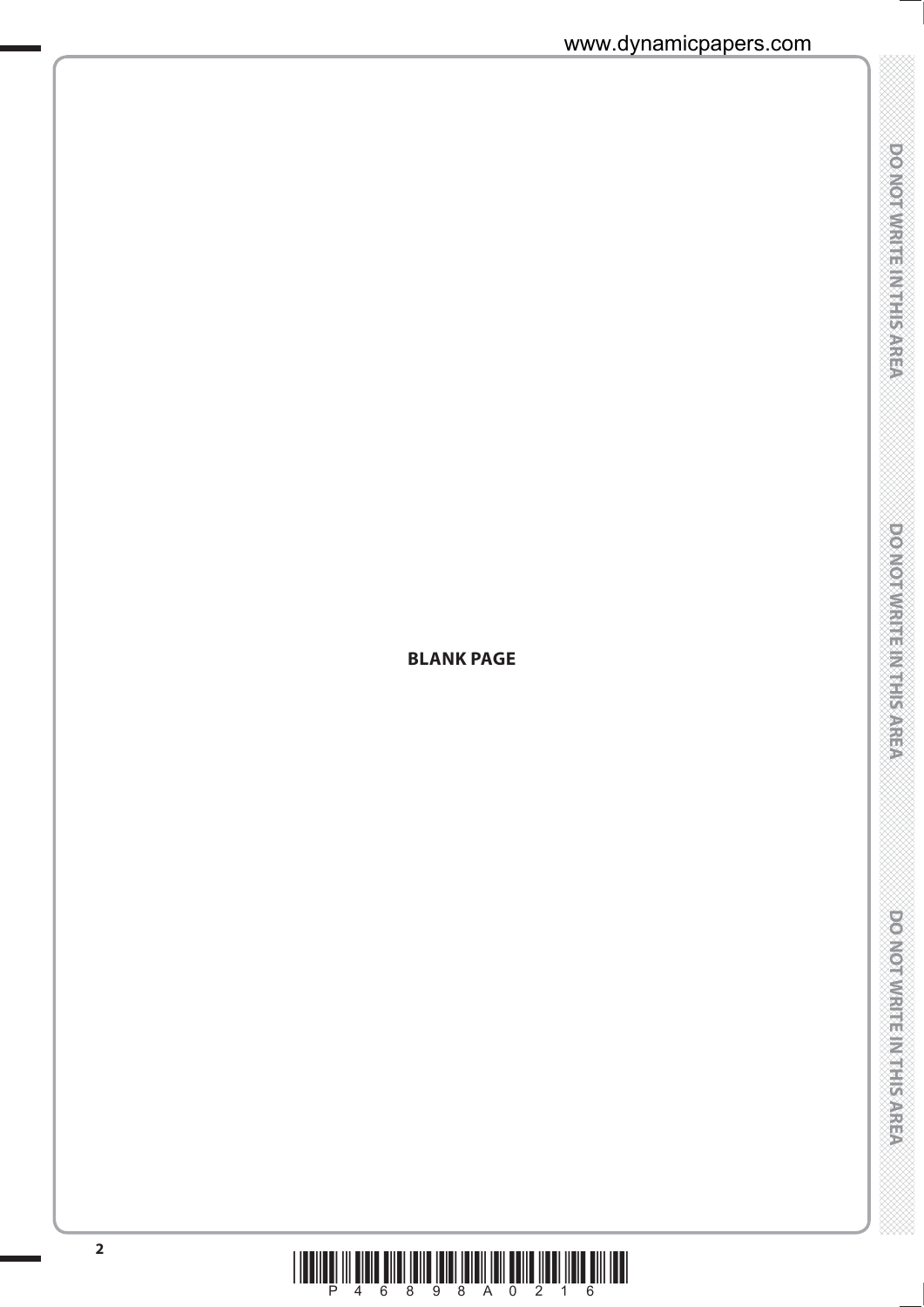#### **Answer ALL questions.**

- (a) Haemophilia is a genetic disorder caused by a recessive allele.
	- (i) Complete the genetic diagram to show the genotypes and phenotypes of the offspring.





 $\overline{\mathbf{3}}$ 

1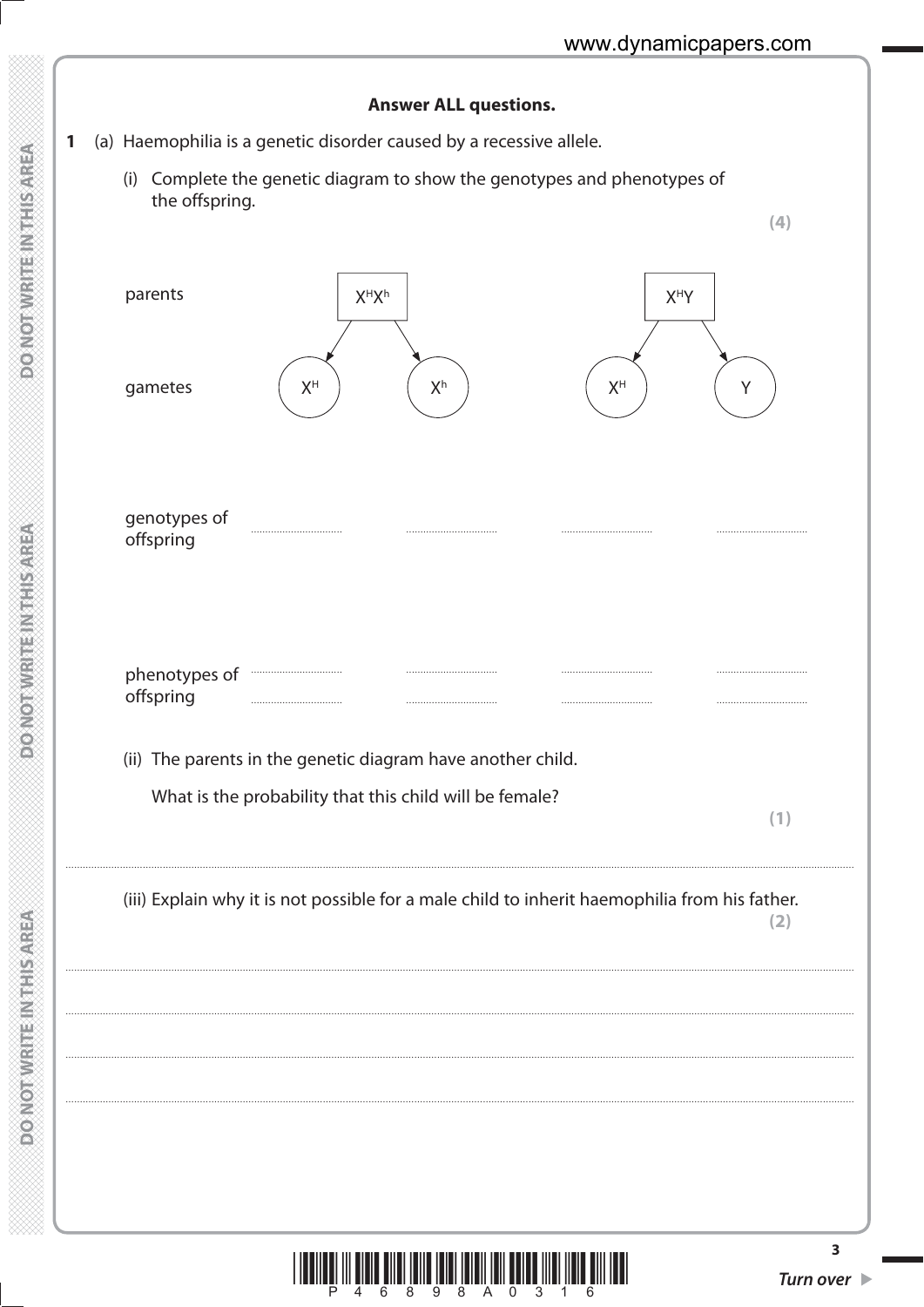(b) Which row of the table shows the characteristics of the cells produced by mitosis and meiosis in humans?

 $(1)$ 

 $(2)$ 

**DONOTWRITE IN THIS AREA** 

powerware with a system

DONOTWRITE IN THIS AREA

|          |              | <b>Mitosis produces</b>       | <b>Meiosis produces</b> |
|----------|--------------|-------------------------------|-------------------------|
| $\times$ | $\mathbf{A}$ | diploid cells                 | 2 cells                 |
| $\times$ | B            | 4 cells                       | diploid cells           |
| $\times$ | $\mathsf C$  | haploid cells                 | 4 cells                 |
| $\times$ | D            | 2 cells                       | haploid cells           |
|          |              | Describe the function of DNA. |                         |
|          |              |                               |                         |
|          |              |                               |                         |
|          |              |                               |                         |
|          |              |                               |                         |
|          |              |                               |                         |
|          |              |                               |                         |
|          |              |                               |                         |
|          |              |                               |                         |
|          |              |                               |                         |
|          |              |                               |                         |
|          |              |                               |                         |
|          |              |                               |                         |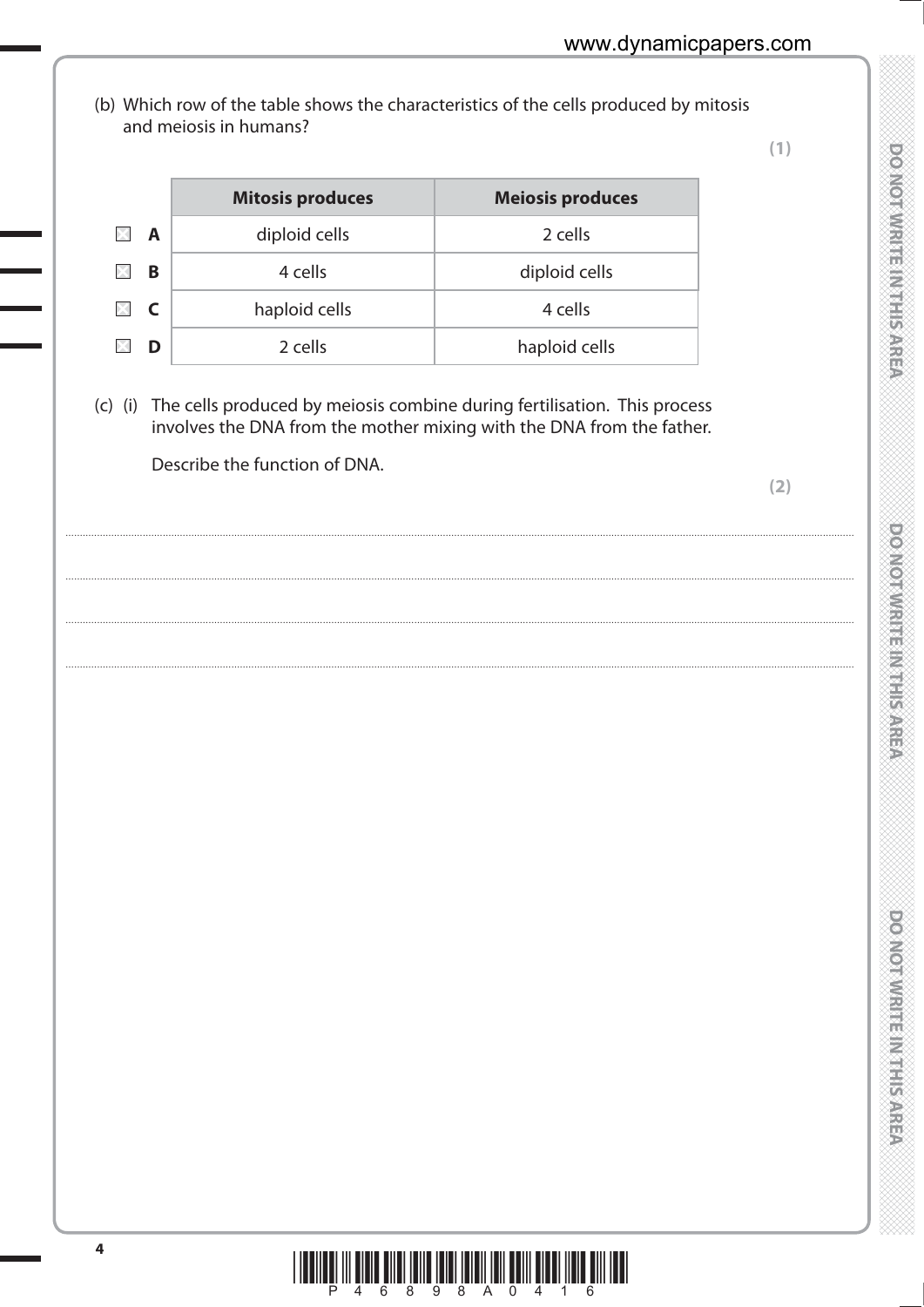(ii) DNA contains four bases, adenine, guanine, cytosine and thymine.

Complete the table by giving the percentage of thymine and cytosine in a DNA molecule.

 $(2)$ 

| <b>Base</b> | Percentage (%) |
|-------------|----------------|
| adenine     | 22.8           |
| guanine     | 18.2           |
| thymine     |                |
| cytosine    |                |

(d) Describe the effect of ionising radiation on DNA.

## (Total for Question 1 = 13 marks)



 $\overline{5}$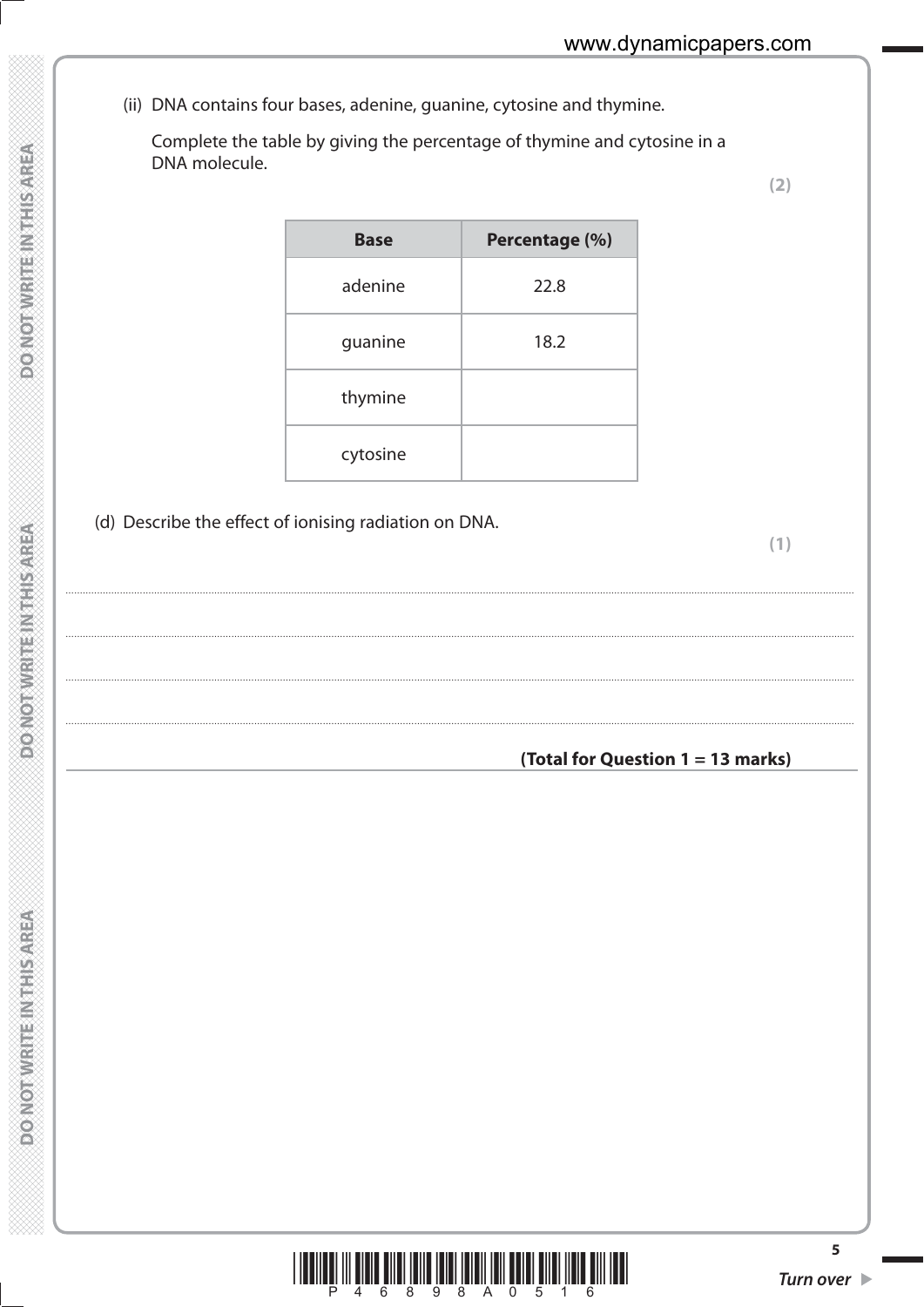2 (a) The diagram shows a food web for a pond. pike herons perch frogs minnows water fleas insect larvae slugs algae (i) Name a secondary consumer in the food web that feeds on insect larvae.  $(1)$ (ii) Algae are producers that carry out photosynthesis. Complete the word equation for photosynthesis.  $(2)$ (iii) Algae can use the products from photosynthesis to produce starch. Describe a test for starch.  $(2)$ 



6

**DOMOTHING IS A RESERVED** 

DO NOT WRITE IN THIS AREA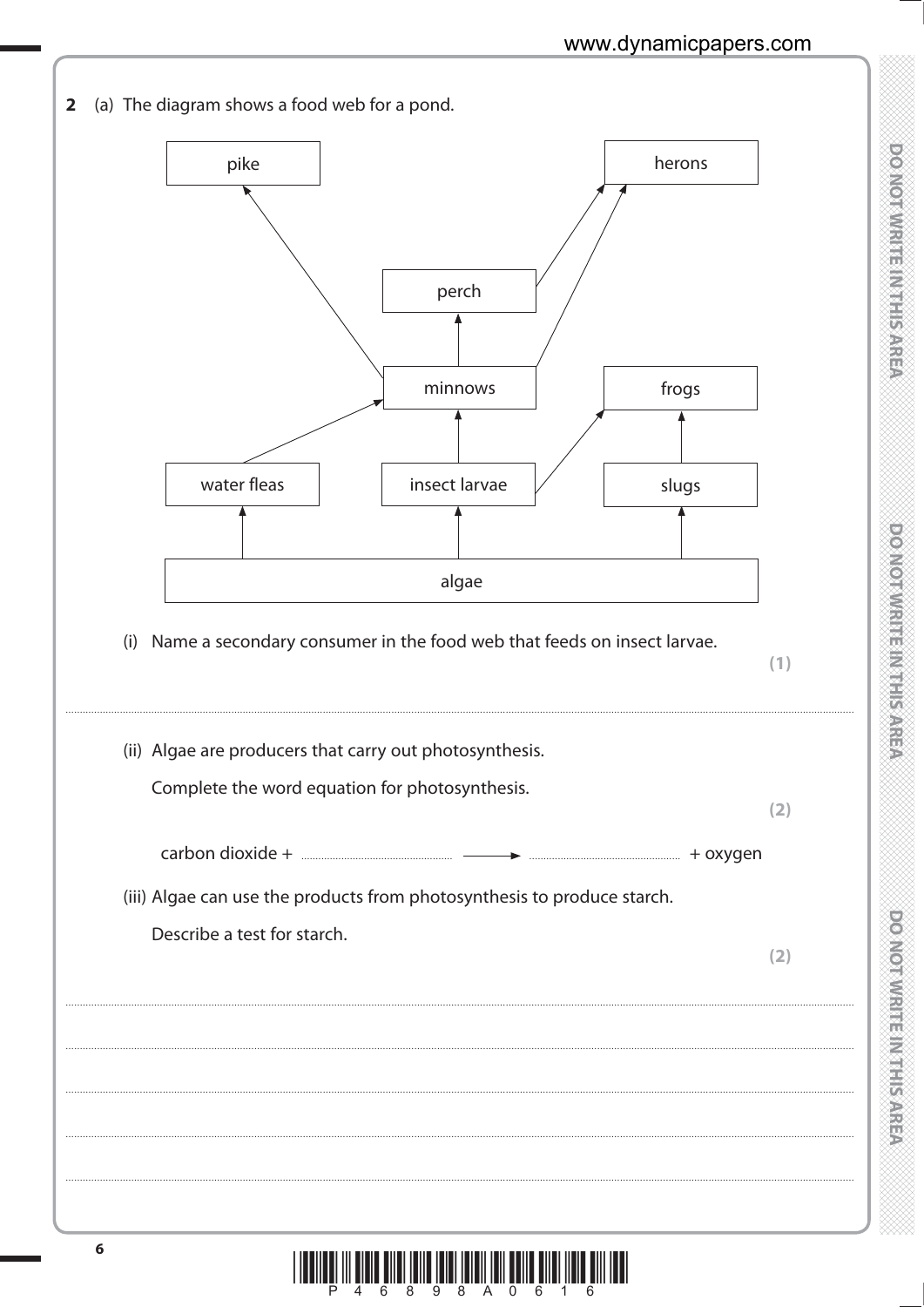

**7**

**PONOTWRITEINITHS/AREA** 

**DONOTHUM STATES NOTE**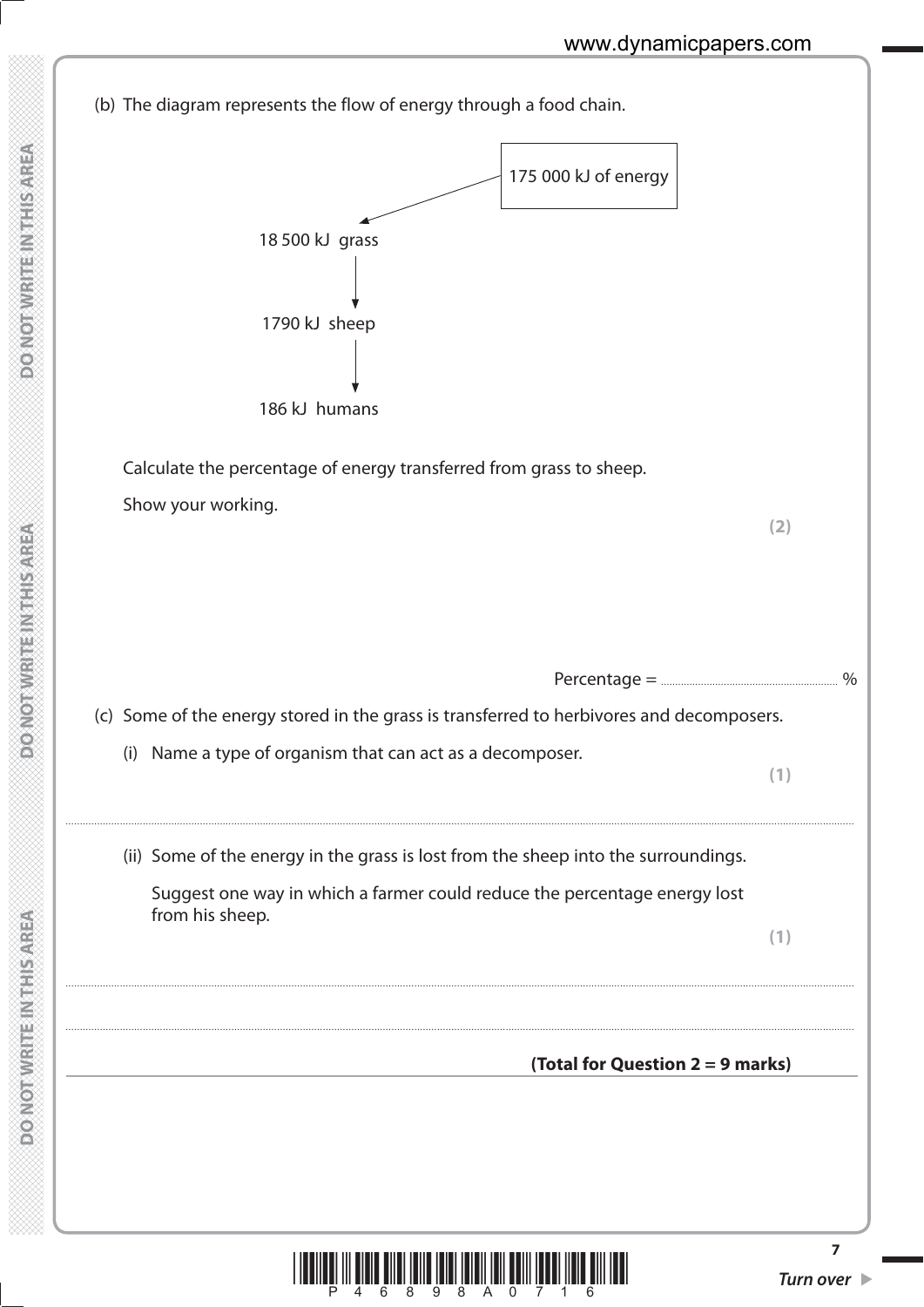

DOMORWATE MATHSWED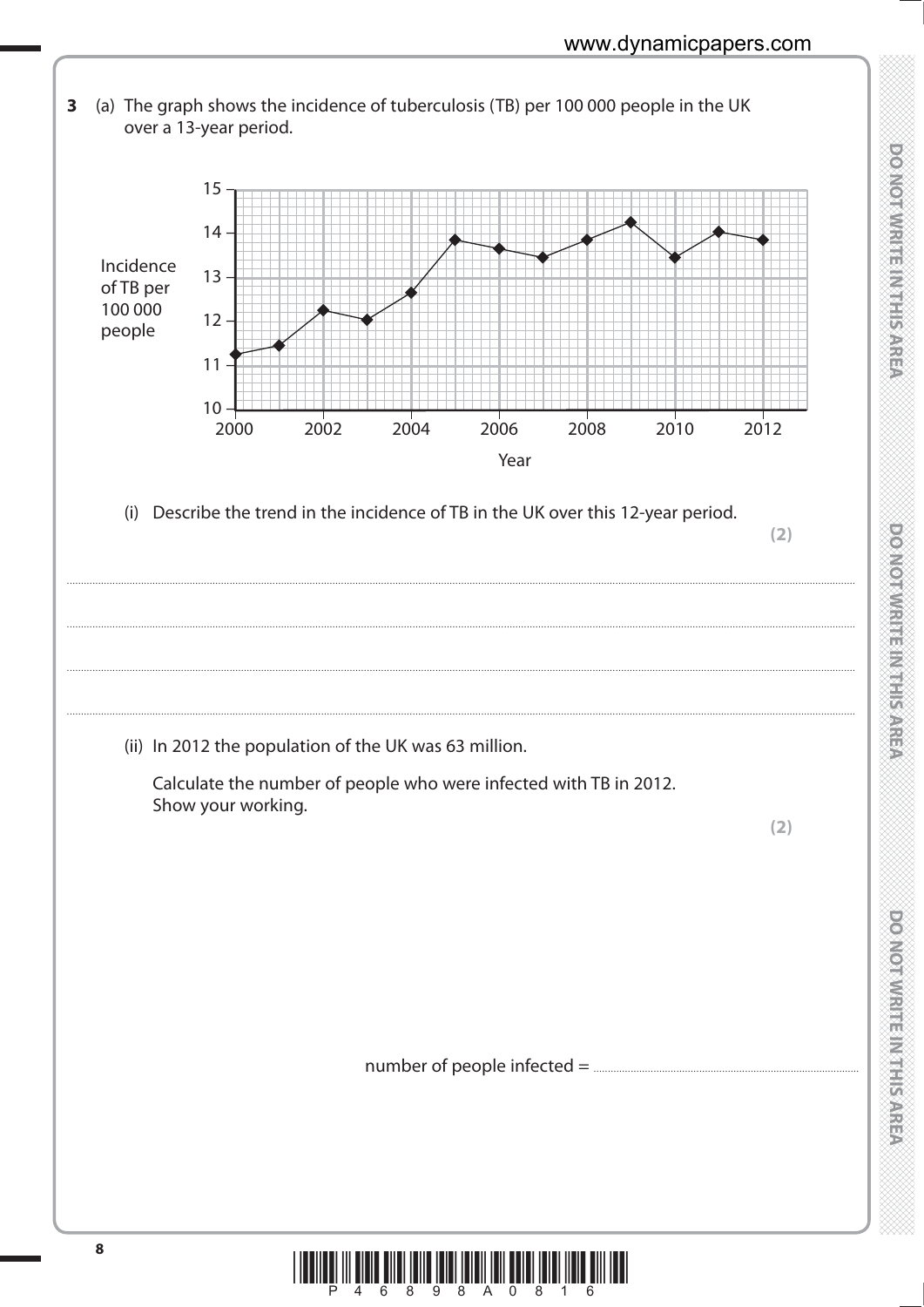| (iii) Suggest why the majority of cases of TB occur in large cities.                                                  | (2) |
|-----------------------------------------------------------------------------------------------------------------------|-----|
|                                                                                                                       |     |
|                                                                                                                       |     |
|                                                                                                                       |     |
| (b) Name the type of organism that causes TB.                                                                         | (1) |
| (c) Athlete's foot is a disease that affects the skin.                                                                |     |
| Describe how to prevent the spread of athlete's foot.                                                                 | (2) |
|                                                                                                                       |     |
|                                                                                                                       |     |
| (d) Explain how vaccinations work to prevent the spread of disease.                                                   | (4) |
|                                                                                                                       |     |
|                                                                                                                       |     |
|                                                                                                                       |     |
|                                                                                                                       |     |
| (Total for Question 3 = 13 marks)                                                                                     |     |
| <u> ANTI ITALIJI ITALIJI ITALIJI ITALIJI ITALIJI ITALIJI ITALIJI ITALIJI ITALIJI ITALIJI ITALIJI ITALIJI ITALIJI </u> |     |

**DO NOT WRITE INTHIS AREA** 

DO NOT WRITEIN THIS AREA

**DO NOTWRITE INTHIS AREA**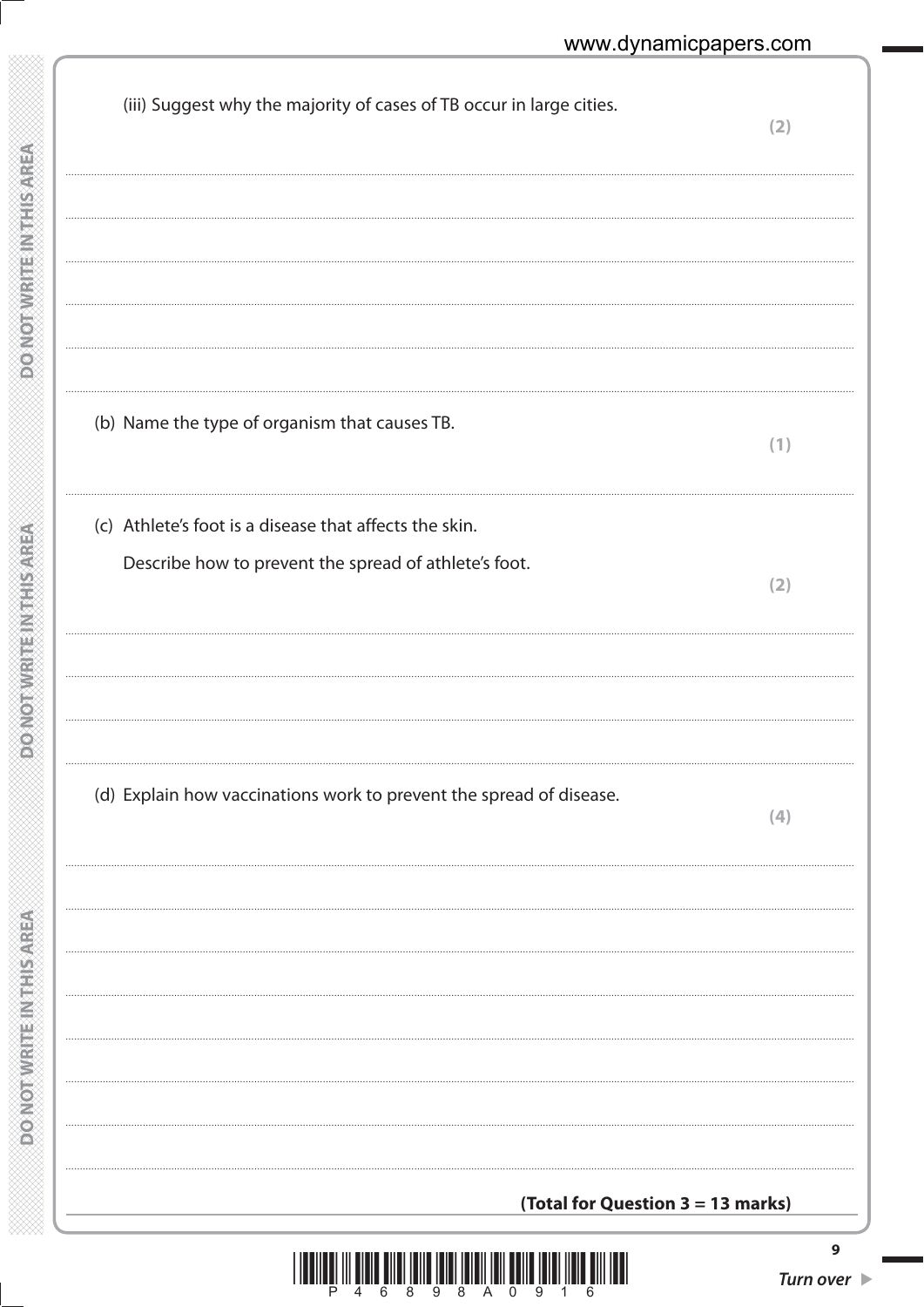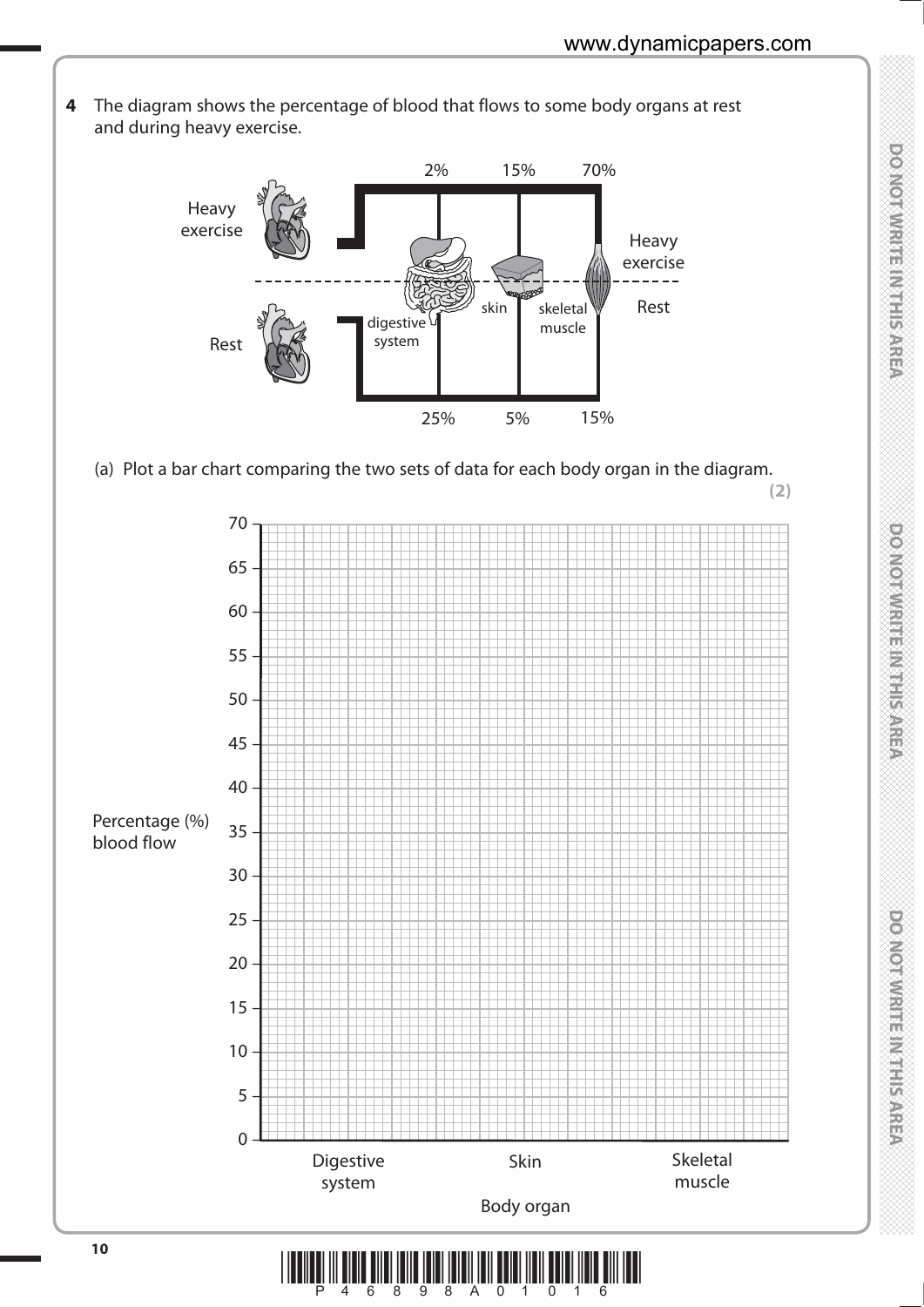| during heavy exercise.                                                                                    | (3) |
|-----------------------------------------------------------------------------------------------------------|-----|
|                                                                                                           |     |
|                                                                                                           |     |
|                                                                                                           |     |
|                                                                                                           |     |
|                                                                                                           |     |
|                                                                                                           |     |
|                                                                                                           |     |
|                                                                                                           |     |
|                                                                                                           |     |
|                                                                                                           |     |
| (c) Explain the difference in the percentage blood flow to the skin at rest and during<br>heavy exercise. |     |
|                                                                                                           | (3) |
|                                                                                                           |     |
|                                                                                                           |     |
|                                                                                                           |     |
|                                                                                                           |     |
|                                                                                                           |     |
|                                                                                                           |     |
|                                                                                                           |     |
|                                                                                                           |     |
| (Total for Question 4 = 8 marks)                                                                          |     |
|                                                                                                           |     |
|                                                                                                           |     |
|                                                                                                           |     |
|                                                                                                           |     |
|                                                                                                           |     |
|                                                                                                           |     |
|                                                                                                           |     |
|                                                                                                           |     |
|                                                                                                           |     |

DO NOTWHITE INTHIS AREA

**ASSISTED METHODS CONCORT** 

**DONOTWRITEIN THIS AREA**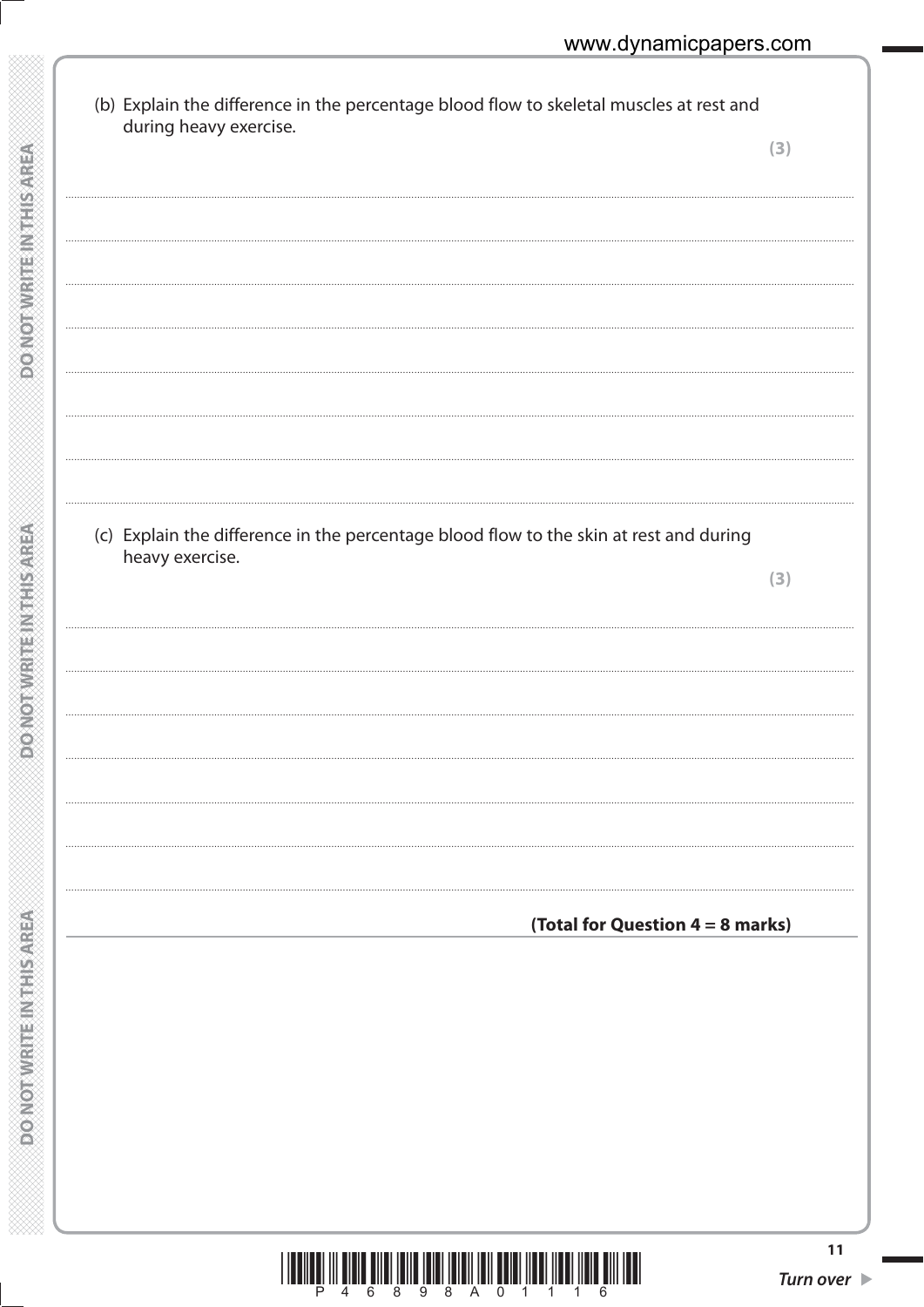Visking tubing can be used to represent the small intestine. 5

The diagram shows apparatus used to investigate the digestion of starch in the small intestine. The apparatus is set up and left at a temperature of 40 °C for 30 minutes.

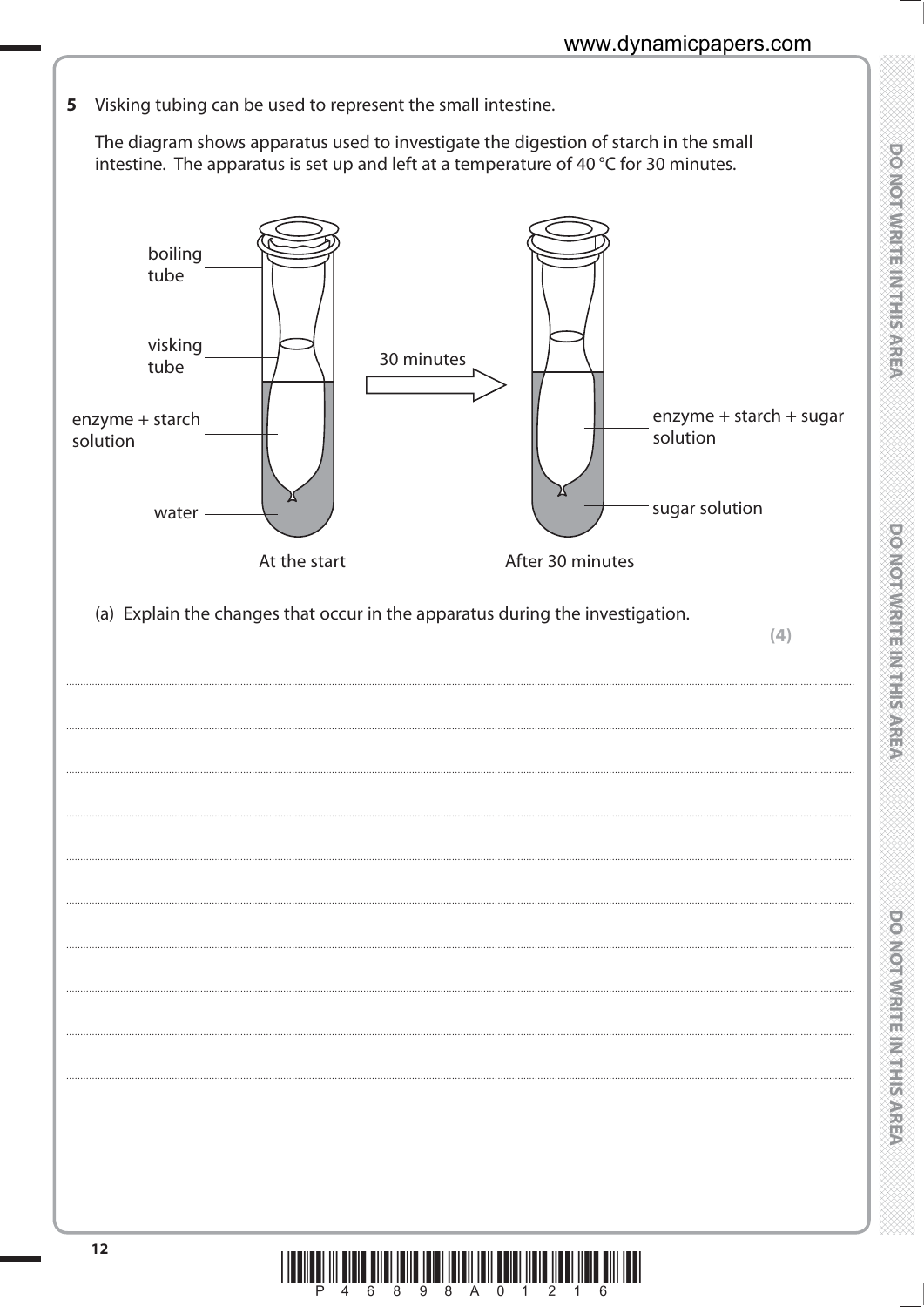| (b) Explain why repeating the experiment at 70 °C will give different results.                                                                | (3) |
|-----------------------------------------------------------------------------------------------------------------------------------------------|-----|
|                                                                                                                                               |     |
|                                                                                                                                               |     |
| (c) Explain what effect changing the concentration of the starch solution and the size<br>of the visking tubing would have on the experiment. |     |
|                                                                                                                                               | (4) |
|                                                                                                                                               |     |
|                                                                                                                                               |     |
|                                                                                                                                               |     |
|                                                                                                                                               |     |
|                                                                                                                                               |     |
|                                                                                                                                               |     |
| (d) Name a location in the digestive system where the enzyme used in this<br>investigation is produced.                                       | (1) |
| (Total for Question 5 = 12 marks)                                                                                                             |     |

Turn over  $\blacktriangleright$ 

**DO NOT WRITE IN THIS AREA**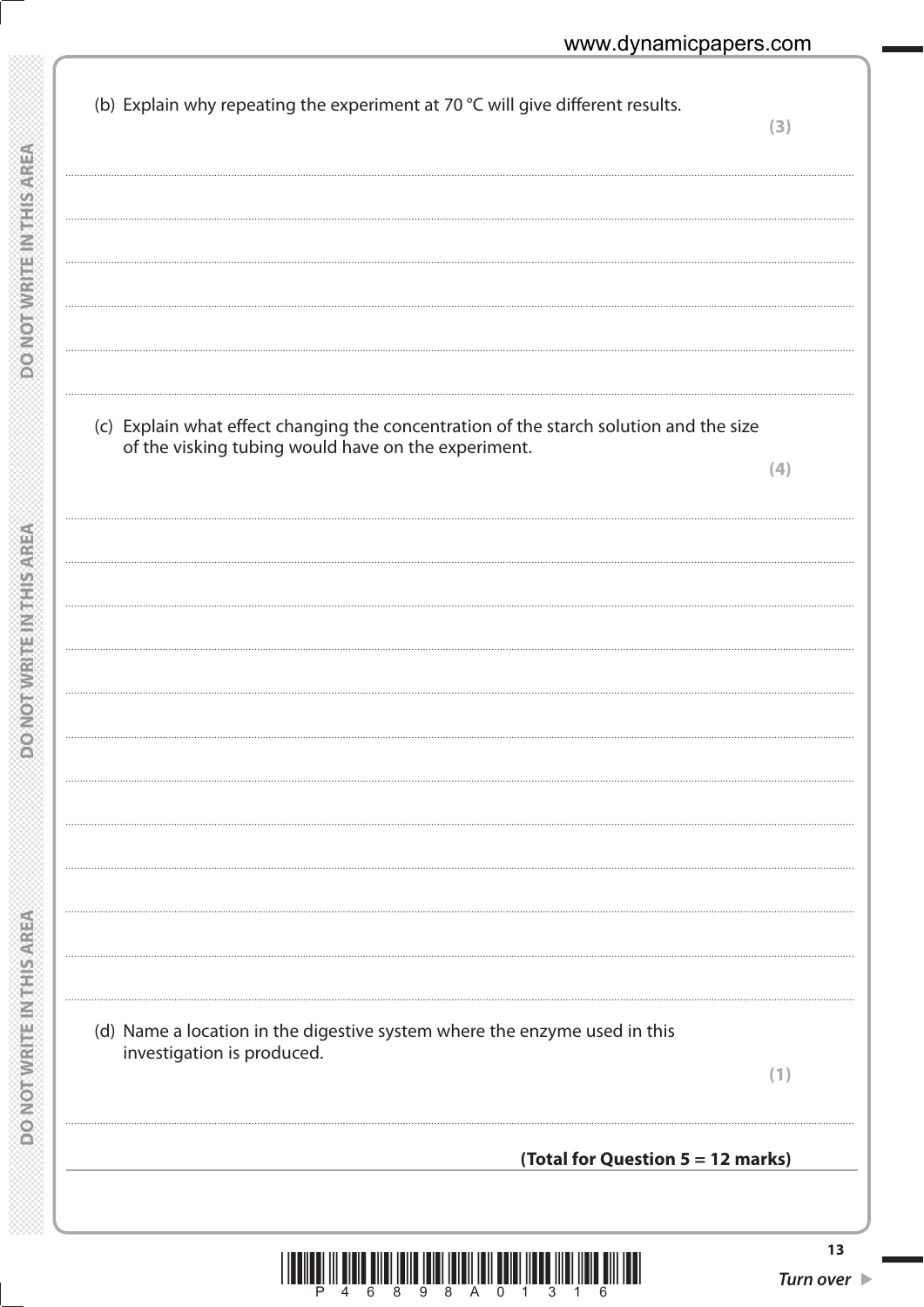DO NOT WRITE IN THIS AREA

**DONOTWRITEINTHIS AREA** 

DO NOT WRITE IN THIS AREA

| 6 Explain how hormones control the menstrual cycle.                   | (5) |
|-----------------------------------------------------------------------|-----|
|                                                                       |     |
|                                                                       |     |
|                                                                       |     |
|                                                                       |     |
|                                                                       |     |
|                                                                       |     |
|                                                                       |     |
|                                                                       |     |
| (Total for Question 6 = 5 marks)<br><b>TOTAL FOR PAPER = 60 MARKS</b> |     |
|                                                                       |     |
|                                                                       |     |
|                                                                       |     |
|                                                                       |     |
|                                                                       |     |

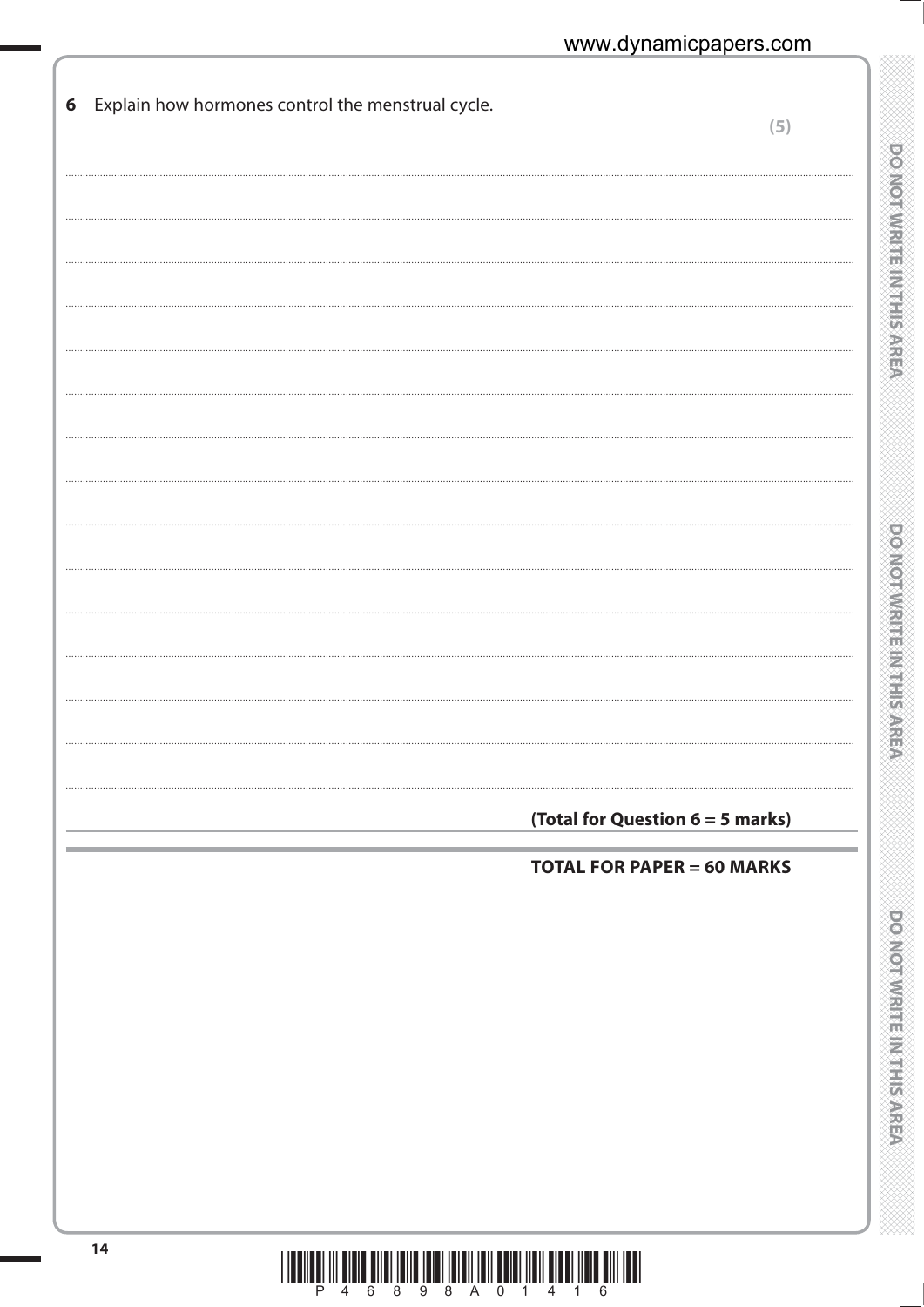**BLANK PAGE**